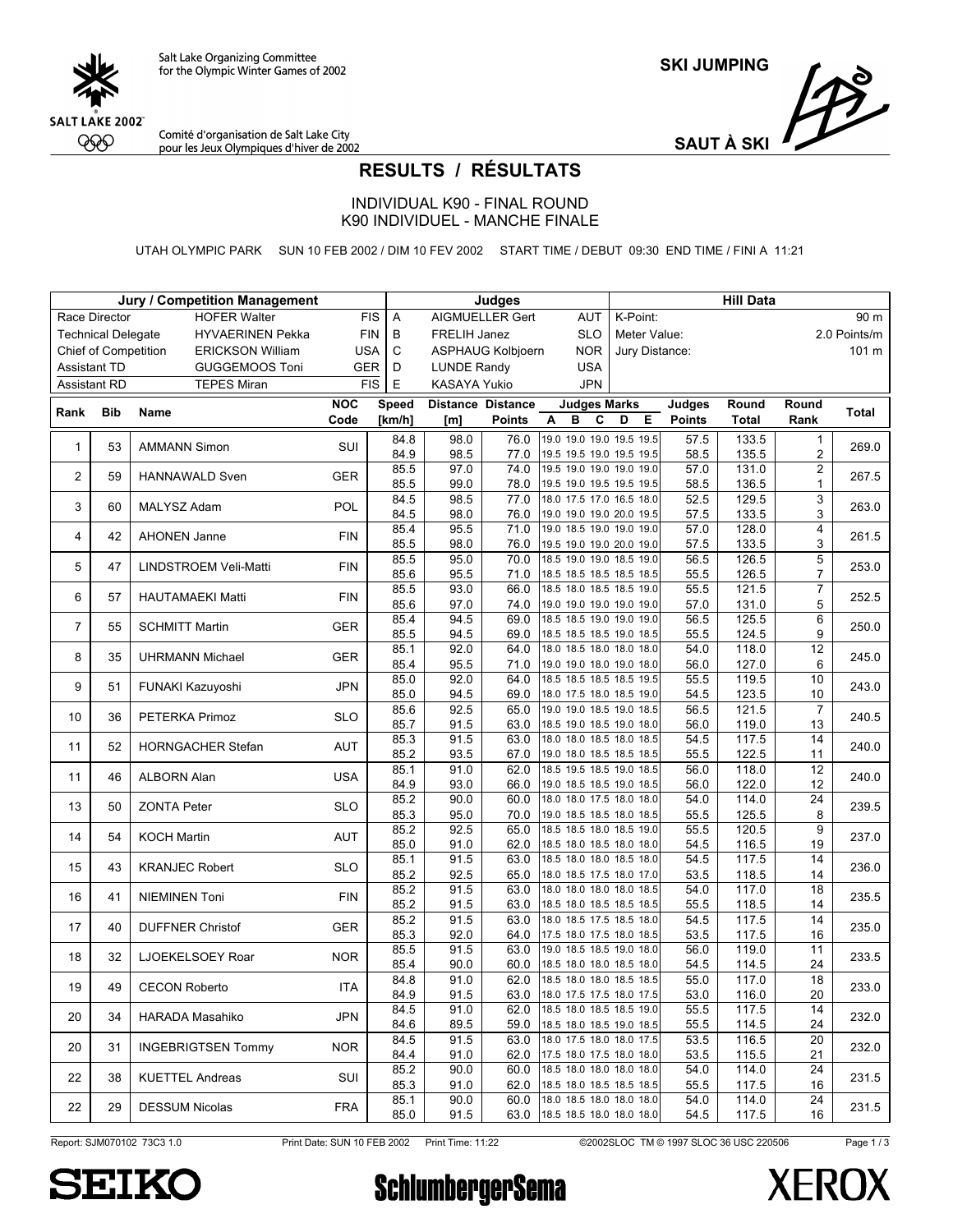

**SKI JUMPING**

Comité d'organisation de Salt Lake City<br>pour les Jeux Olympiques d'hiver de 2002



## **RESULTS / RÉSULTATS**

INDIVIDUAL K90 - FINAL ROUND K90 INDIVIDUEL - MANCHE FINALE

UTAH OLYMPIC PARK SUN 10 FEB 2002 / DIM 10 FEV 2002 START TIME / DEBUT 09:30 END TIME / FINI A 11:21

| Rank | <b>Bib</b>     | Name                     | <b>NOC</b> | Speed        |              | <b>Distance Distance</b> | <b>Judges Marks</b>                                  | Judges        | Round          | Round           | Total |
|------|----------------|--------------------------|------------|--------------|--------------|--------------------------|------------------------------------------------------|---------------|----------------|-----------------|-------|
|      |                |                          | Code       | [km/h]       | [m]          | <b>Points</b>            | A<br>в<br>C<br>D<br>Е                                | <b>Points</b> | <b>Total</b>   | Rank            |       |
| 24   | 58             | <b>WIDHOELZL Andreas</b> | AUT        | 85.6<br>85.6 | 90.5<br>90.5 | 61.0<br>61.0             | 18.0 18.0 18.0 18.0 18.0<br>19.0 18.0 18.5 18.0 18.0 | 54.0<br>54.5  | 115.0<br>115.5 | 22<br>21        | 230.5 |
| 25   | 56             | <b>HOELLWARTH Martin</b> | AUT        | 85.1<br>85.1 | 90.0<br>89.0 | 60.0<br>58.0             | 19.0 18.0 19.0 18.0 18.0<br>18.5 18.0 18.5 18.5 18.0 | 55.0<br>55.0  | 115.0<br>113.0 | 22<br>28        | 228.0 |
| 25   | 23             | FREIHOLZ Sylvain         | SUI        | 84.8         | 89.0         | 58.0                     | 18.5 18.5 18.0 18.5 18.0                             | 55.0          | 113.0          | 27              | 228.0 |
|      |                |                          |            | 84.9         | 91.0         | 62.0                     | 18.0 17.5 18.0 17.5 17.5                             | 53.0          | 115.0          | 23              |       |
| 27   | 30             | <b>BARDAL Anders</b>     | <b>NOR</b> | 85.8<br>85.7 | 91.0<br>89.0 | 62.0<br>58.0             | 18.5 18.5 18.0 18.0 18.0<br>18.0 17.5 17.5 17.0 17.5 | 54.5<br>52.5  | 116.5<br>110.5 | 20<br>29        | 227.0 |
| 28   | 37             | FRAS Damjan              | <b>SLO</b> | 85.3         | 88.5         | 57.0                     | 18.0 18.0 17.5 18.0 17.5                             | 53.5          | 110.5          | 30              | 225.0 |
|      |                |                          |            | 85.3         | 90.5         | 61.0                     | 18.0 18.0 17.5 18.0 17.5                             | 53.5          | 114.5          | 24              |       |
| 29   | 48             | <b>KOBELEV Valery</b>    | <b>RUS</b> | 85.4         | 88.5         | 57.0                     | 18.0 18.0 18.0 18.0 18.0                             | 54.0          | 111.0          | 29              | 224.5 |
|      |                |                          |            | 85.4<br>84.6 | 90.0<br>87.5 | 60.0<br>55.0             | 18.0 18.0 18.0 17.5 17.5<br>18.5 17.5 18.5 18.5 18.5 | 53.5<br>55.5  | 113.5<br>110.5 | 27<br>30        |       |
| 30   | 21             | CHOI Heung Chul          | <b>KOR</b> | 84.4         | 86.5         | 53.0                     | 18.5 17.0 17.5 17.5 17.5                             | 52.5          | 105.5          | 30              | 216.0 |
|      |                |                          |            | 85.0         | 88.5         | 57.0                     | 18.0 17.5 17.5 18.0 18.0                             | 53.5          | 110.5          | $\overline{30}$ |       |
| 31   | 24             | <b>BYSTOEL Lars</b>      | <b>NOR</b> | 85.1         | 86.5         | 53.0                     | 17.5 17.0 17.0 17.5 17.0                             | 51.5          | 104.5          | 31              | 215.0 |
|      |                |                          |            | 85.1         | 89.0         | 58.0                     | 18.0 18.0 17.5 17.5 18.0                             | 53.5          | 111.5          | 28              |       |
| 32   | 22             | FILIMONOV Stanislav      | KAZ        | 85.0         | 83.5         | 47.0                     | 17.0 17.0 17.0 16.5 17.0                             | 51.0          | 98.0           | 32              | 209.5 |
| 33   | 44             | YAMADA Hiroki            | <b>JPN</b> | 84.7         | 88.0         | 56.0                     | 18.0 17.5 18.0 17.5 18.0                             | 53.5          | 109.5          | 33              | 109.5 |
| 34   | 5              | CHOI Yong Jik            | <b>KOR</b> | 85.0         | 87.5         | 55.0                     | 18.0 17.5 18.0 18.0 18.0                             | 54.0          | 109.0          | 34              | 109.0 |
| 35   | 8              | MAZOCH Jan               | CZE        | 85.4         | 88.0         | 56.0                     | 17.5 17.5 17.5 17.5 17.5                             | 52.5          | 108.5          | 35              | 108.5 |
| 36   | 13             | KIM Hyun Ki              | <b>KOR</b> | 84.9         | 86.5         | 53.0                     | 17.5 18.0 18.0 17.5 17.5                             | 53.0          | 106.0          | 36              | 106.0 |
| 37   | 27             | <b>MATEJA Robert</b>     | POL        | 85.2         | 85.5         | 51.0                     | 17.5 18.5 17.5 18.5 17.5                             | 53.5          | 104.5          | $\overline{37}$ | 104.5 |
| 38   | 14             | POLUNIN Maxim            | KAZ        | 85.0         | 85.5         | 51.0                     | 17.5 17.5 17.5 17.5 17.5                             | 52.5          | 103.5          | 38              | 103.5 |
| 39   | 39             | JANDA Jakub              | CZE        | 85.0         | 86.0         | 52.0                     | 17.5 17.0 17.0 17.0 17.0                             | 51.0          | 103.0          | 39              | 103.0 |
| 40   | 26             | POCHWALA Tomasz          | POL        | 85.3         | 85.0         | 50.0                     | 18.0 17.5 17.0 17.5 17.0                             | 52.0          | 102.0          | 40              | 102.0 |
| 41   | 6              | <b>CHVYKOV Dimitry</b>   | KGZ        | 84.7         | 85.0         | 50.0                     | 17.5 16.5 17.0 17.5 17.0                             | 51.5          | 101.5          | 41              | 101.5 |
| 42   | 20             | SKUPIEN Wojciech         | POL        | 84.7         | 83.5         | 47.0                     | 17.0 17.0 17.0 17.0 17.0                             | 51.0          | 98.0           | 42              | 98.0  |
| 42   | 10             | LYSKOVEC Andrej          | <b>BLR</b> | 84.8         | 83.5         | 47.0                     | 17.0 17.0 16.5 17.5 17.0                             | 51.0          | 98.0           | 42              | 98.0  |
| 44   | $\overline{7}$ | <b>GAIDUK Pawel</b>      | KAZ        | 85.4         | 82.5         | 45.0                     | 17.0 17.5 17.0 17.0 17.5                             | 51.5          | 96.5           | 44              | 96.5  |
| 44   | $\mathbf{1}$   | <b>DORAN Brendan</b>     | <b>USA</b> | 85.1         | 82.5         | 45.0                     | 17.0 17.5 17.0 17.0 17.5                             | 51.5          | 96.5           | 44              | 96.5  |
| 46   | 19             | <b>KANG Chil Gu</b>      | <b>KOR</b> | 85.1         | 82.0         | 44.0                     | 17.5 17.5 17.0 17.5 16.5                             | 52.0          | 96.0           | 46              | 96.0  |
| 47   | 3              | MATURA Jan               | CZE        | 84.3         | 79.5         | 39.0                     | 17.5 17.0 17.5 17.5 17.5                             | 52.5          | 91.5           | 47              | 91.5  |
| 48   | 4              | <b>KOROBOV Alexander</b> | KAZ        | 84.3         | 78.0         | 36.0                     | 16.5 16.5 16.5 16.5 16.5                             | 49.5          | 85.5           | 48              | 85.5  |
| 49   | 45             | <b>KASAI Noriaki</b>     | <b>JPN</b> | 84.6         | 85.0         | 50.0                     | 11.0 10.5 11.0 11.5 11.0                             | 33.0          | 83.0           | 49              | 83.0  |

Page 2 / 3